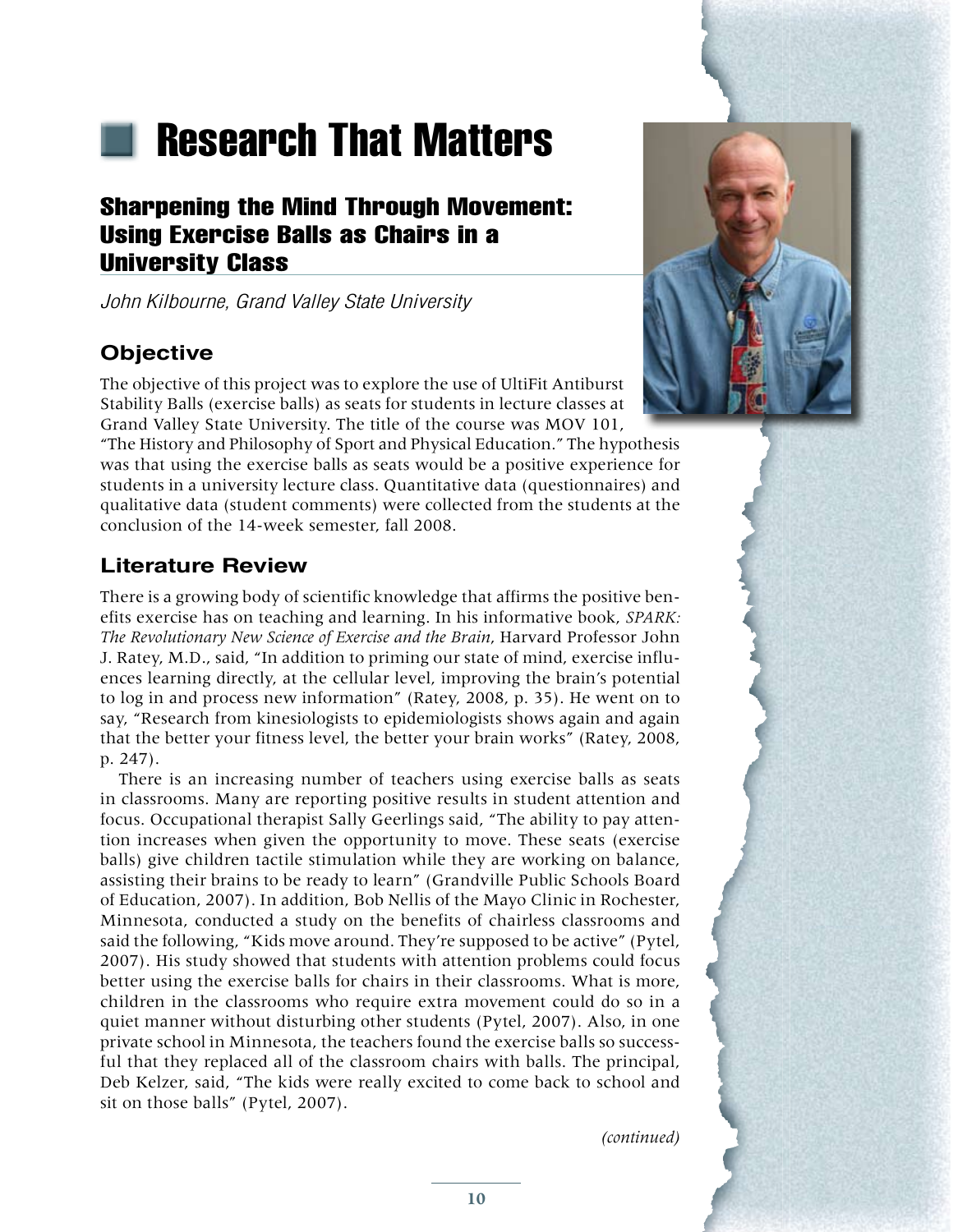Corinne Westphal, in her article "Exercise Ball Moves to the Office: Just Sitting at Your Desk Is a Workout," talked about the physiological benefits of using an exercise ball. She said using an exercise ball provides:

"**Greater Balance**—The body must constantly change its center of gravity in order to remain balanced and still. Greater balance promotes better posture and decreases risk of accidents from falls."

"**Core Strength Training**—To maintain balance while sitting on an exercise ball, postural muscles (neck, upper and middle back, and shoulder girdle), abdominals, gluteals and leg muscles make constant tiny adjustments."

"**Improved Posture and Body Alignment**—Sitting on an exercise ball, the body naturally assumes an upright, straight position. In fact, it's very difficult and uncomfortable to slouch on an exercise ball" (Westphal, 2008).

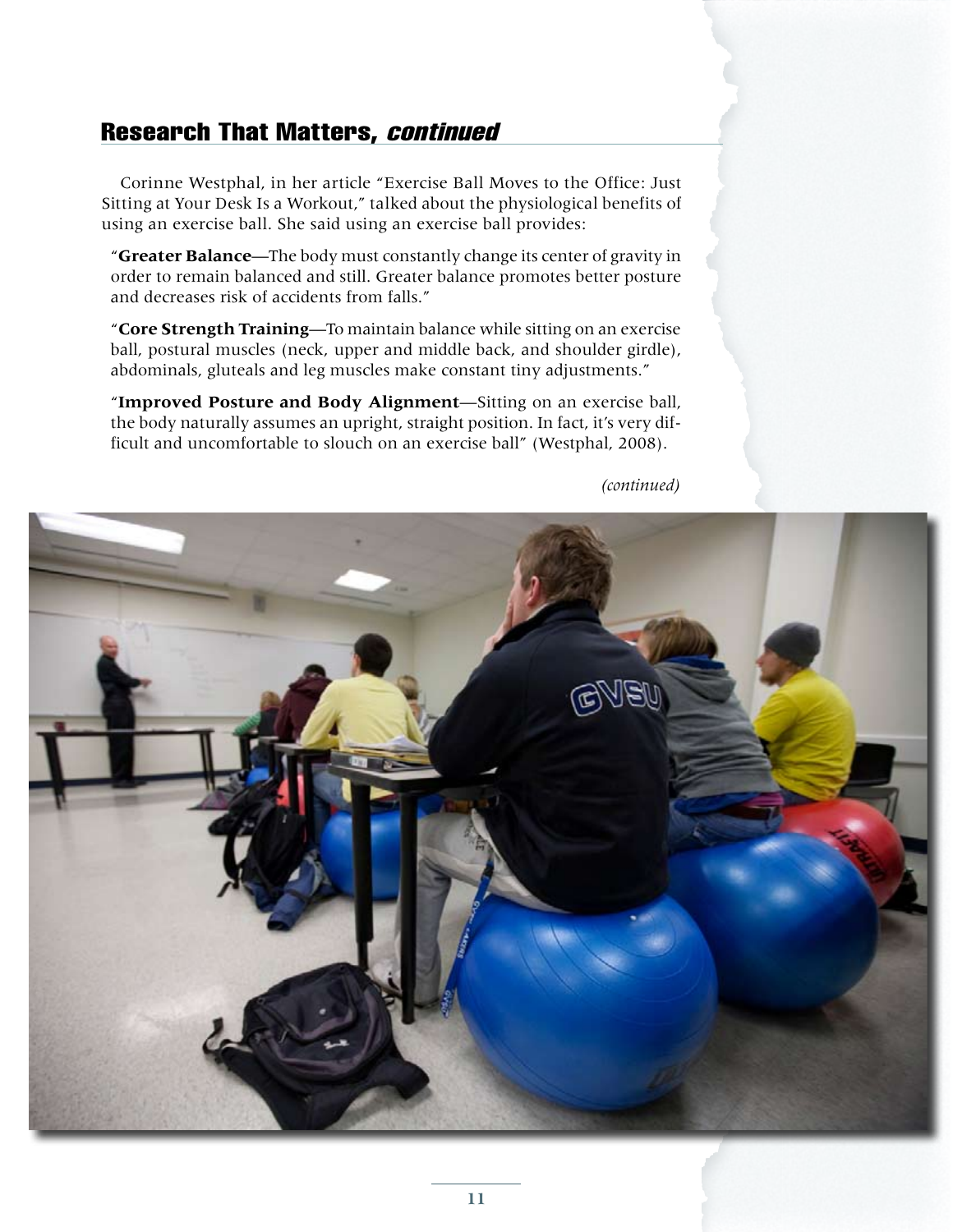### **Project**

The goal of the project at Grand Valley State University (GVSU) was to explore the use of exercise balls for college-age students in lecture classrooms and solicit student feedback about their experience at the end of the semester.

The project began in the fall of 2008 in four MOV 101 classes at GVSU. Students in the classes had the option of sitting on an exercise ball at their tabletop desks. A grant from the PEW Teaching  $\epsilon$  Learning Center at GVSU provided the funds to purchase 24 exercise balls and racks for easy and convenient storage. The balls came in three sizes appropriate for university-age students.

Following are the responses (in italic) to the questionnaires administered to the students at the end of the semester.

### **Survey: "Sharpening the Mind Through Movement—Exercise Balls"**

This research project (09-27-H. Kilbourne) has been approved by the GVSU Human Research Review Committee as exempt from the federal regulations under 45 CFR 46.101(b)(2).

#### **MOV 101—Fall 2008**

By completing this survey you are consenting to participate in the research project.

- 1. I certify that I am at least 18 years of age (Circle One): Yes *(52)* No *(0)*
- 2. Sex (Circle One): M *(26)* F *(26)*
- 3. Year in School (Circle One): Freshman *(22)* Sophomore *(12)* Junior *(11)* Senior *(7)*
- 4. Number of days you used the exercise balls as a seat in a lecture class: *Mean: 11.6 days; Minimum: 1 day; Maximum: 28 days*

On a scale of 1 to 5 (1 being negative and 5 being positive), please rate using the exercise balls in a lecture class (Circle One):

| 5. Ability to pay attention in class    |  |  | 1 2 3 4 5 Mean: 4.3 |
|-----------------------------------------|--|--|---------------------|
| 6. Ability to concentrate in class      |  |  | 1 2 3 4 5 Mean: 4.0 |
| 7. Ability to take notes in class       |  |  | 1 2 3 4 5 Mean: 4.3 |
| 8. Ability to engage in classroom       |  |  |                     |
| discussions                             |  |  | 1 2 3 4 5 Mean: 4.2 |
| 9. Ability to take exams                |  |  | 1 2 3 4 5 Mean: 4.5 |
| 10. Ability to maintain upright posture |  |  | 1 2 3 4 5 Mean: 4.4 |
| 11. Ability to engage the lower body    |  |  | 1 2 3 4 5 Mean: 4.7 |

12. If given the opportunity, would you use an exercise ball as a seat in other classes at Grand Valley State University? (Circle One): Yes *(51)* No *(1)*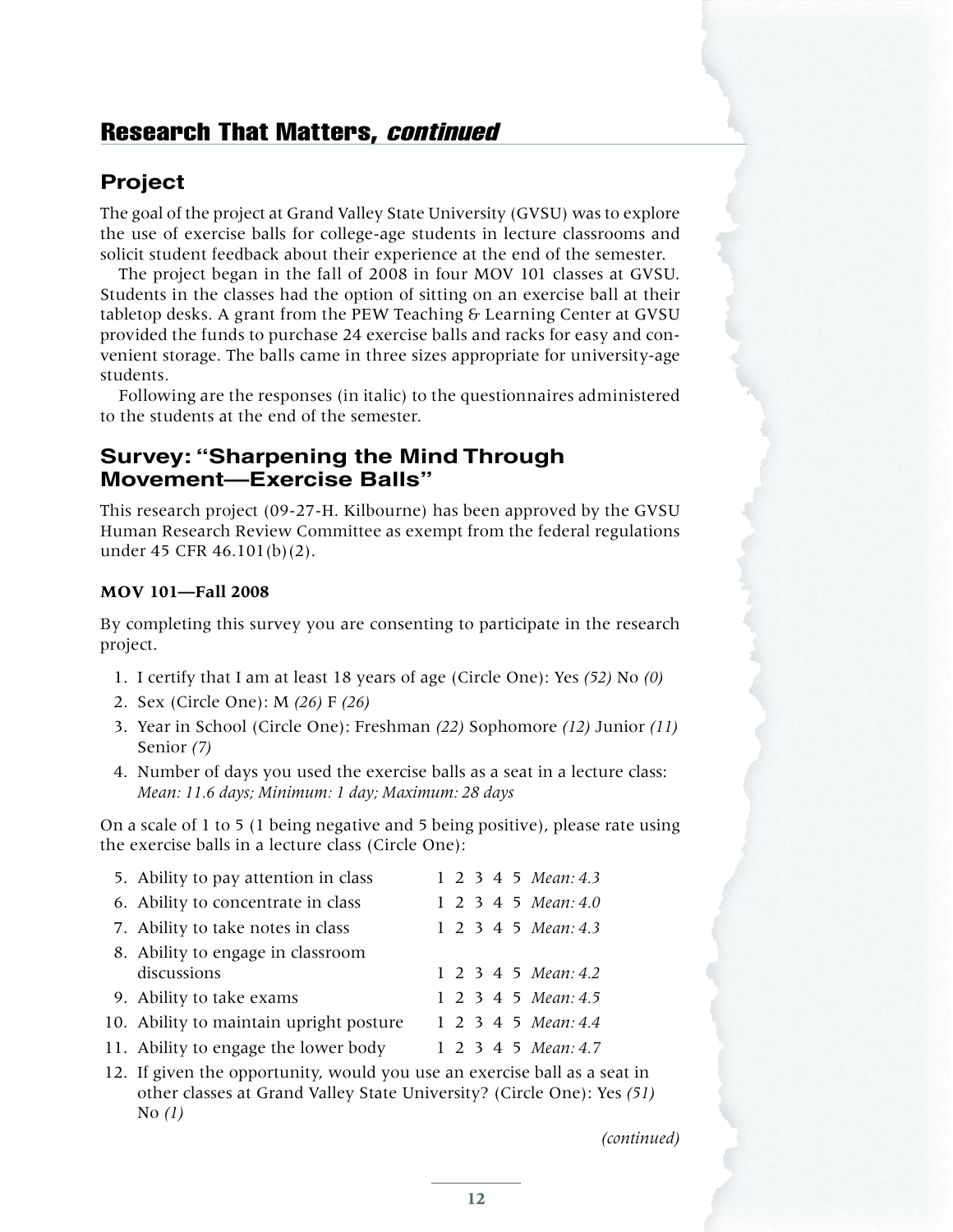

**Mean score given to seven aspects of college student classroom behavior after sitting on exercise balls instead of standard chairs**

**Seven aspects of college student classroom behavior**

## **Comments:**

Class I

- • "This is a really great idea; I think it's wonderful!"
- "I really enjoyed it. I think it should be used more often in more places. I always used one when helping the athletes in high school do their rehab or evaluations."
- "Provided more cushion to a boney butt, even small adjustments were easy; posture was/has improved. Excellent project."
- "It's a good idea to engage one's body while sitting in class."
- "It keeps you awake and helps keep a good posture for paying attention in class."

#### Class II

- • "I did not use an exercise ball while taking exams. I only would use them during lecture dates. I HIGHLY recommend that this experiment should be spread throughout the Movement Science department and throughout GVSU."
- • "I think if balls were available in classroom, better results would be seen."
- • "I felt that if the balls were readily available in the same classroom as the actual class, I would have sat on one every day."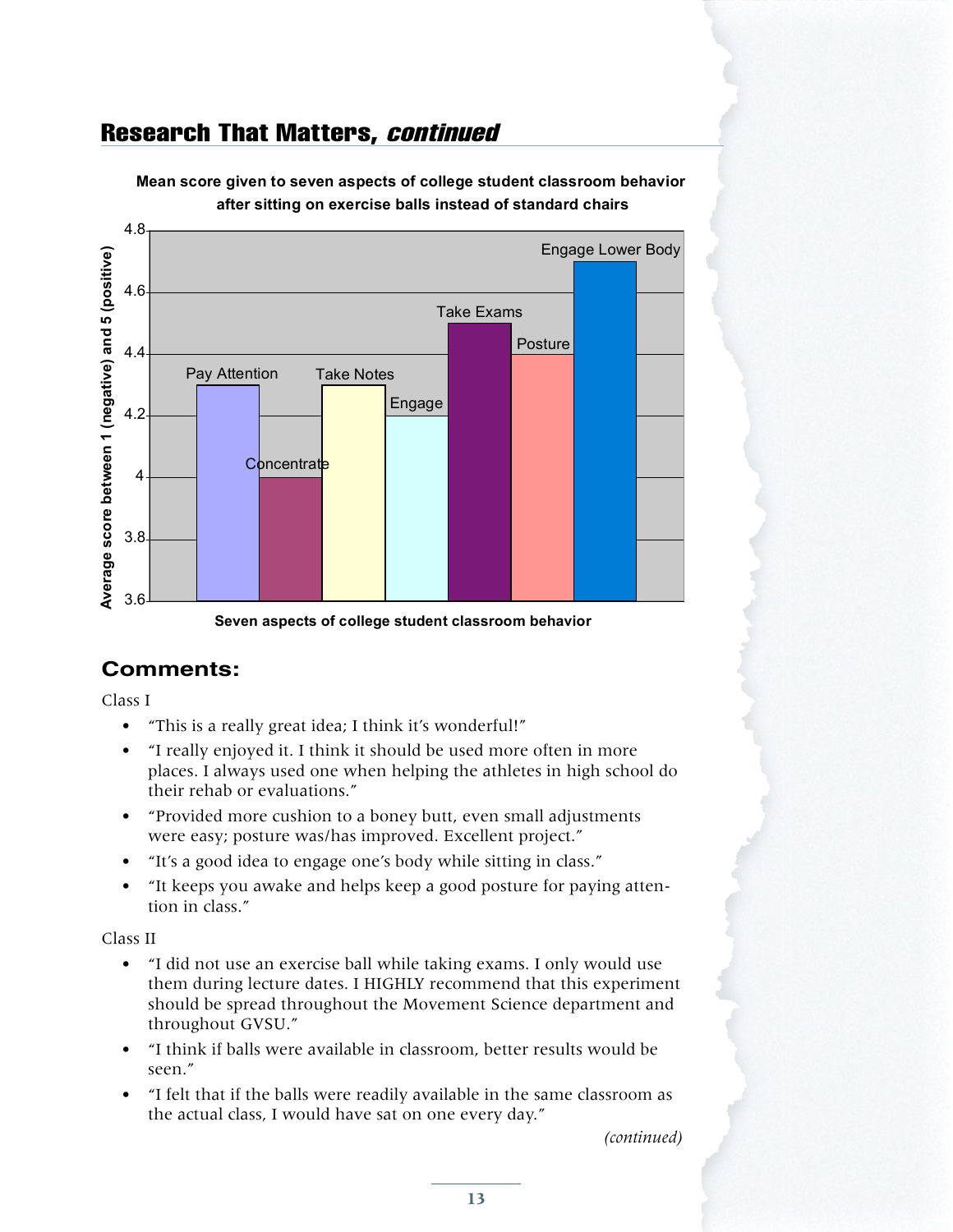• "[The ball] helps my back a lot because I'm not sitting in a regular chair!"

Class III

- • "It was a fun change in the classroom."
- "My posture is very poor, and sitting on these exercise balls helped a lot. They were also fun to sit on."
- "I enjoyed it very much, maybe even bragged a little to friends."
- "I learn so much better when I am engaged in activities so this was a great way to learn."
- • "I liked it more the most part, but made my back hurt."
- "I thought it was much more comfortable than a regular chair."

Class IV

- "It was fun and enjoyable."
- • "I would have used it more if they were not upstairs. It was difficult to get to class on time when I had to go up to get one! I loved the idea and I am asking for one for Christmas for my desk at home!"
- • "It was a lot of fun and was able to be more attentive."
- • "Excellent!"
- "All of this works very well for me as well because I do this at home every day."
- "Very good! Much easier to always stay engaged."
- • "I really enjoyed them. If they were always in the class I would have participated every day."
- "It's fun, but got uncomfortable after an hour. As you can tell, popularity faded throughout the year. You have to incorporate other activities with the ball through the class time to make it more comfortable."

## **Conclusions**

The student's responses to the questionnaires clearly demonstrated an excitement and enthusiasm for having the option to use an exercise ball for a seat in a lecture class. Responses to each question, from students' ability to pay attention, take notes, engage in classroom discussions, and take exams, were all 4.0 (positive) or higher.

As the professor of the class, it was exciting to walk into the classroom and see students sitting on the brightly colored red and blue balls. Students would often gently bounce on the balls as they took notes or engaged in classroom discussions. What was most exciting was to see that 98% (51 out of 52 students) would use an exercise ball as a seat if provided the opportunity. Considering the costs of new classroom chairs and the students' desires to sit on an exercise ball, it might be wise for colleges and universities to rethink their purchase of standard desk chairs.